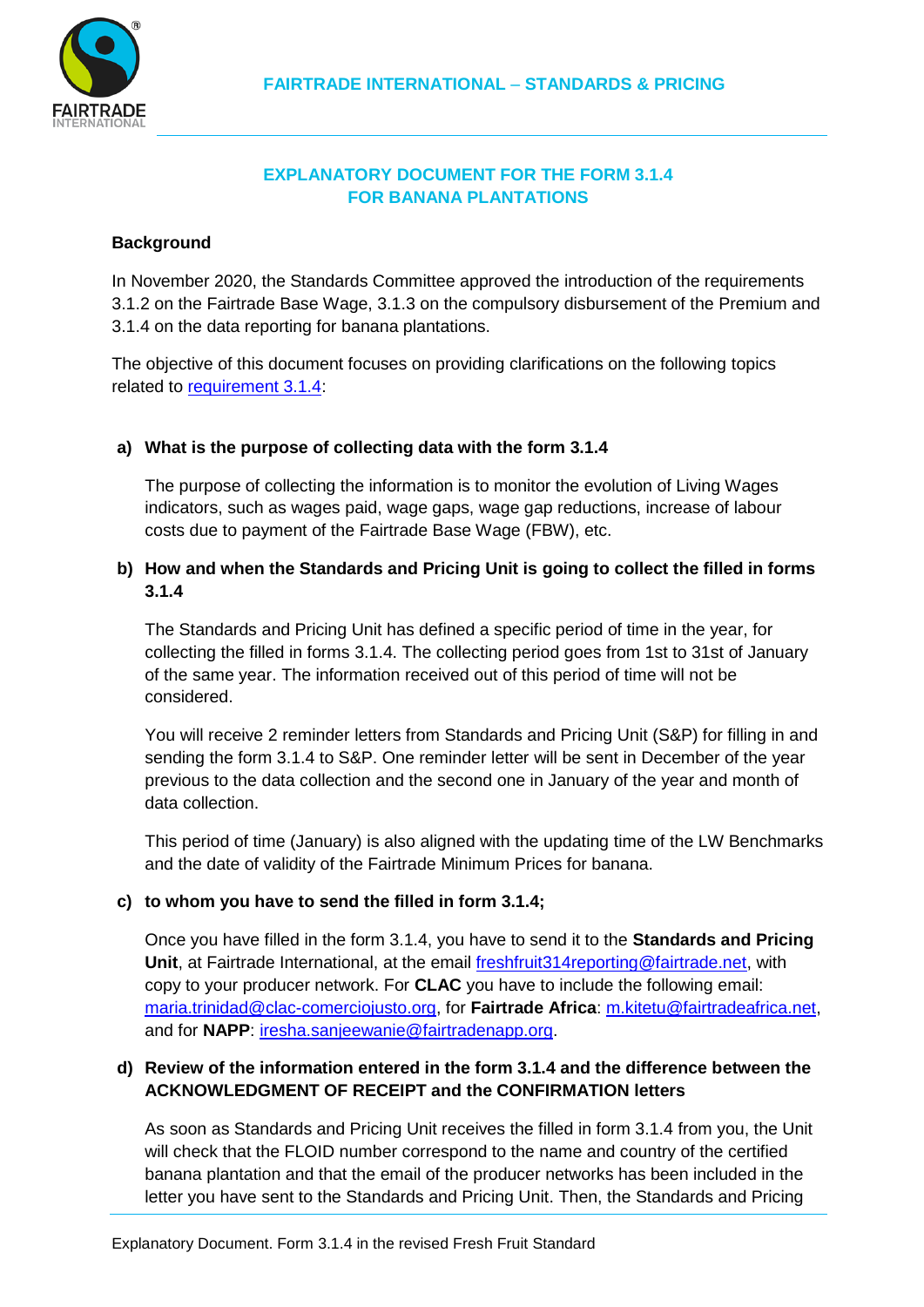

Unit will send you an **ACKNOWLEDGMENT OF RECEIPT** letter, informing you that the data entered in form 3.1.4 will be checked together with your producer network. After the checking, the Standards and Pricing Unit will send you a **CONFIRMATION** letter between February and the first week of May of the same year.

The following diagram shows the flow of data collection with the Form 3.1.4:



## **e) Which letter can be used as prove of compliance on the criteria 3.1.4**

Only the **CONFIRMATION** letter can be used as proof of compliance on criteria 3.1.4. The Acknowledgment of Receipt letter cannot be used as proof of compliance on criteria 3.1.4.

## **f) The form 3.1.4**

The form 3.1.4 collects information on:

- a) Country, FLOID number, name of the banana plantation
- b) Salary: frequency of salary payment, lowest gross daily wage received, number of working days per week
- c) Withholding requested by Law, deducted to workers
- d) Contributions requested by Law, paid by employer
- e) Information on the banana plantation (area under production, number of workers, productivity, sales and prices received, exchange rate)

## **f) How to visualize the whole form 3.1.4?**

To visualize the all data requested by the form 3.1.4, you need to enter four data point: a) country, where the banana plantation is located, b) the FLOID number, c) the name of the